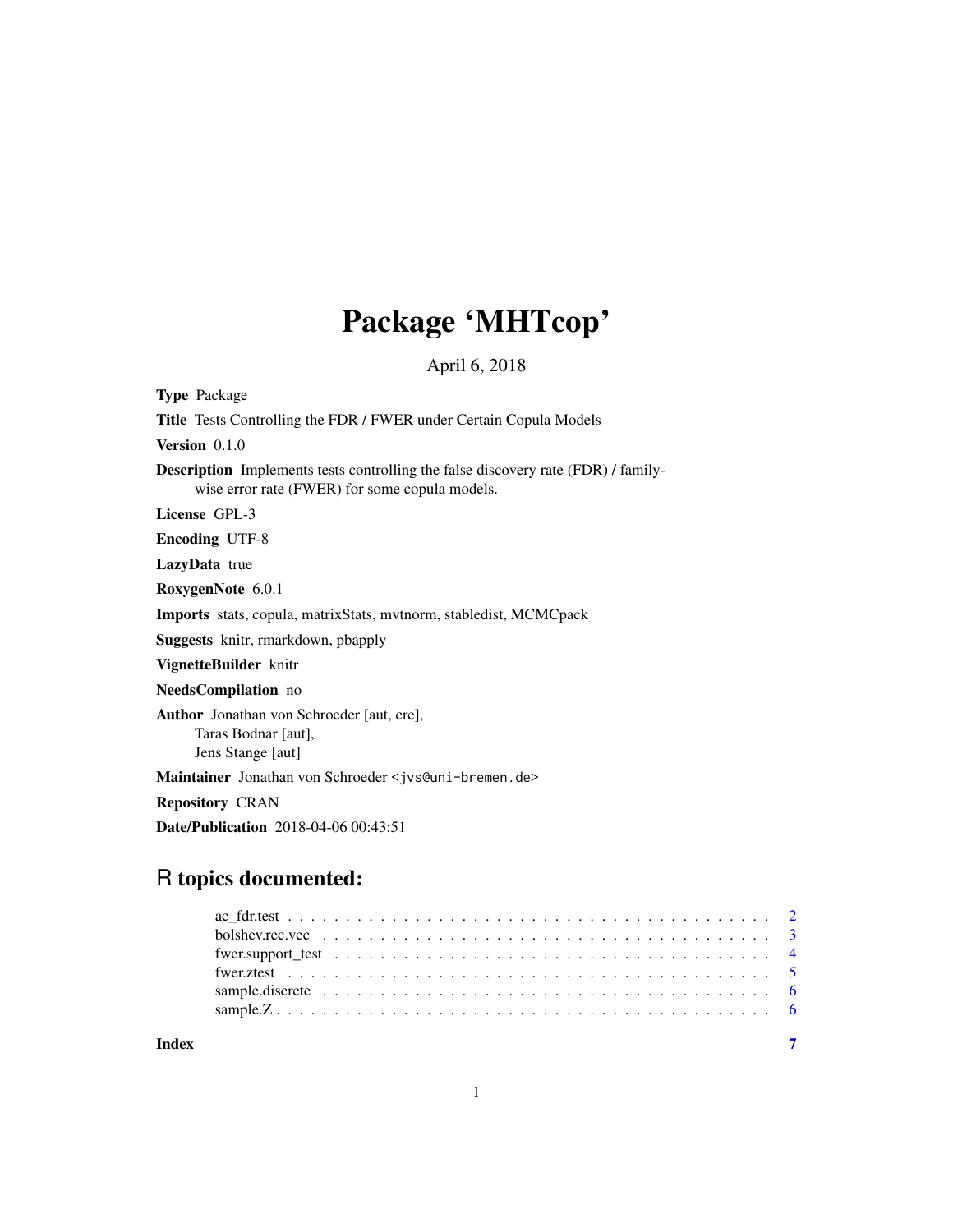<span id="page-1-0"></span>

Performs a test on marginal p-values according to the procedure described in Bodnar, Dickhaus (2014). See the vignette vignette('fdr-test',package='MHTcop') for a detailed explanation of the example.

#### Usage

```
ac_fdr.test(p, cop, m0Lower, alpha = 0.05, num.reps = 1e+05)
```
#### Arguments

| p        | The vector of marginal p-values                                                                                                                                              |
|----------|------------------------------------------------------------------------------------------------------------------------------------------------------------------------------|
| cop      | The dependency model for the p-values (for example copula::copClayton)                                                                                                       |
| m0Lower  | A lower bound on the number of true null hypotheses (i.e. m0Lower is a rea-<br>sonable lower bound for the number of true null hypotheses), $1 \le m0Lower \le$<br>length(p) |
| alpha    | The desired FDR level                                                                                                                                                        |
| num.reps | The number of samples to draw for the Monte-Carlo integration (default = $1e5$ )                                                                                             |

#### Value

The adjusted p-values p.adjusted such that performing the test by rejecting the i-th hypothesis if and only if p. adjusted[i]  $\leq$  alpha is a test at FDR level alpha

#### References

T. Bodnar and T. Dickhaus (2014). False discovery rate control under Archimedean copula. *Electronic Journal of Statistics* Volume 8, Number 2 (2014), 2207-2241.

#### Examples

```
#(Using p-values generated from the model (16))
library(copula)
set.seed(1)
m < - 20m0 <- 0.8*m
p_values <- rCopula(1,onacopulaL(copClayton,list(1,1:20)))
mu<-runif(m-m0, min=-1, max=-1/2)
p_values[1,(m0+1):m]<-pnorm(sqrt(m)*mu+qnorm(p_values[(m0+1):m]),0,1)
ac_fdr.test(p_values,setTheta(copClayton,1),m0,0.05,1e4)$test
```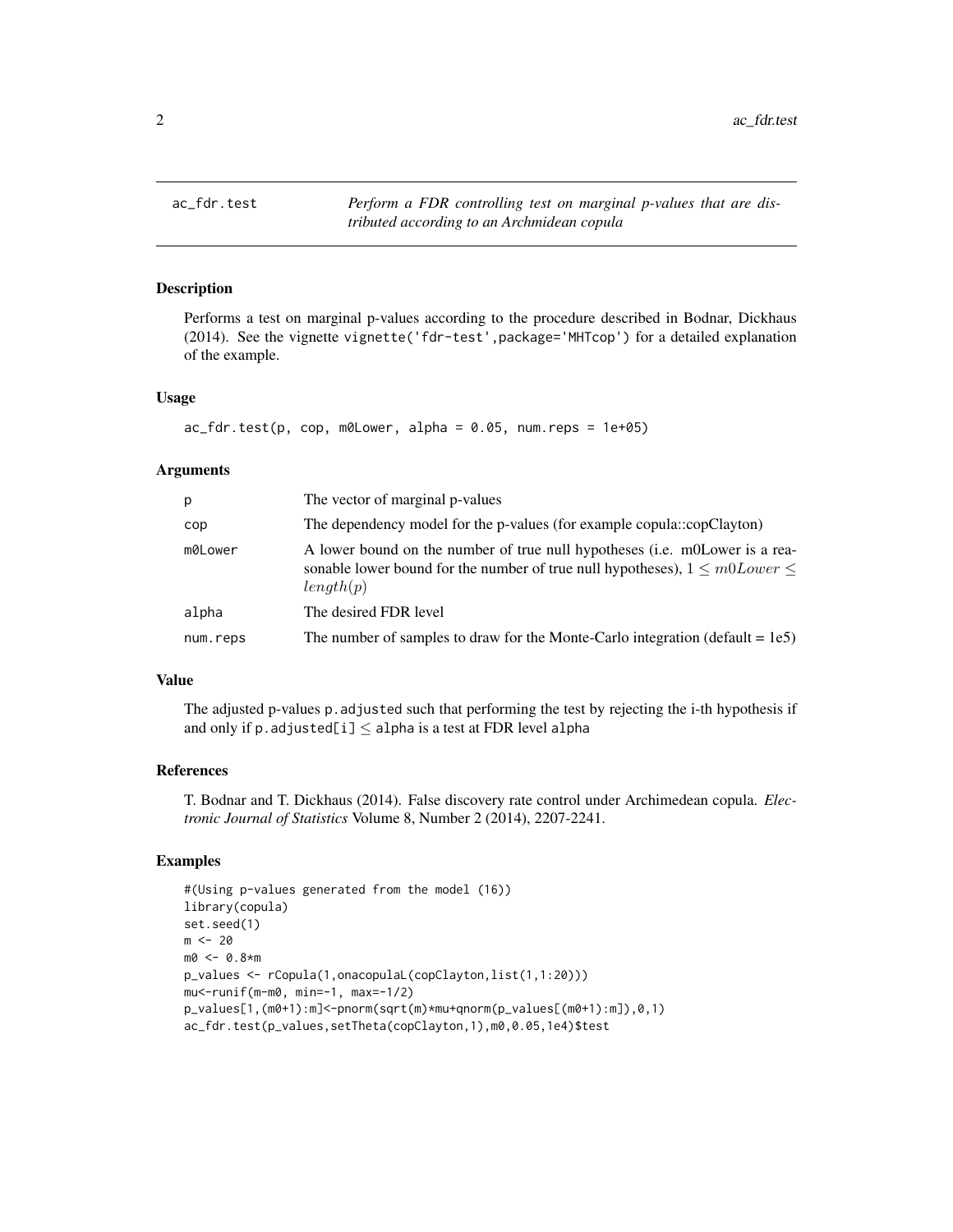<span id="page-2-0"></span>

bolshev.rec.vec is a vectorized and unrolled implementation of the Bolshev recursion described in Shorack, Wellner (1986) which can be utilized to calculate probabilities for order statistics of i.i.d. uniform random variables.

#### Usage

bolshev.rec.vec(m)

#### Arguments

m matrix whose columns are p-values sorted in descending order

#### Details

Denote by  $U_1, \dots, U_n$  n i.i.d. uniform random variables on [0, 1]. Denote by  $U_{1:n}, \dots, U_{n:n}$  their order statistics. Then the return value p contains the probabilities

$$
p[i,j] = P\left(\bigcap_{k=i}^{n} \{m[n-k+1,j] \le U_{k:n}\}\right)
$$

#### Value

matrix p containing the calculated probabilities

#### References

G. R. Shorack and J. A. Wellner (1986). Empirical Processes with Applications to Statistics

#### Examples

```
bolshev.rec.vec(cbind(rev(c(0.7,0.8,0.9))))
#result: c(0.016, 0.079, 0.271)
#monte carlo simulation
sim <- function(v) mean(replicate(1e4,all(v <= sort(runif(3)))))
set.seed(0)
c(sim(c(\emptyset.7, \emptyset.8, \emptyset.9)), sim(c(\emptyset, \emptyset.8, \emptyset.9)), sim(c(\emptyset, \emptyset, \emptyset.9)))#similar result: c(0.0176, 0.0799, 0.2709)
```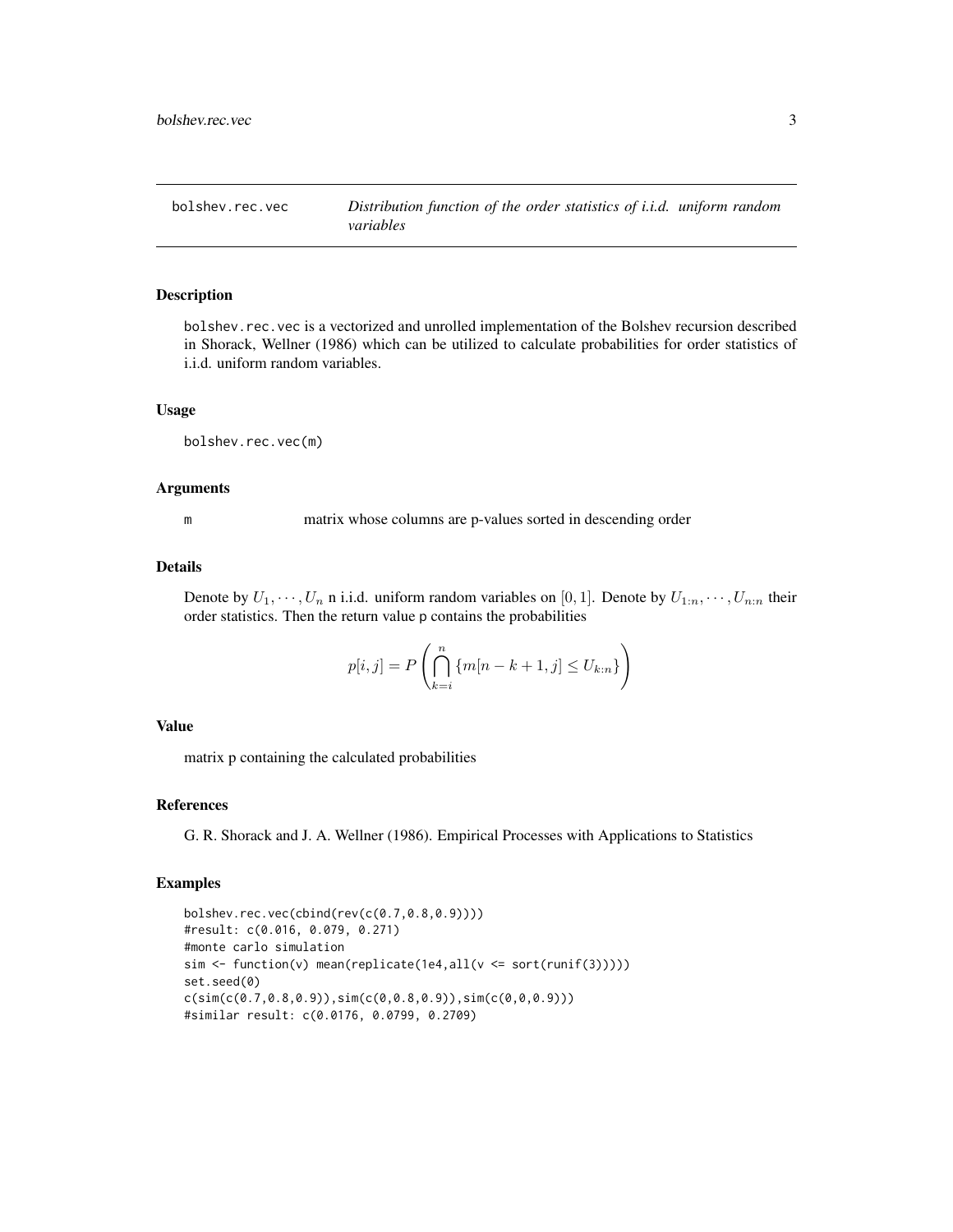<span id="page-3-0"></span>

Perform a multiple support test controlling the family-wise error rate (FWER) using the procedure described in Stange, Bodnar, Dickhaus (2015).

#### Usage

```
fwer.support_test(sample, theta, alpha = 3, beta = 4, boot.reps = NULL,
 sigLevel = 0.05
```
#### Arguments

| sample    | The observed sample (a matrix whose colums are the observations)                                                                                                                                    |
|-----------|-----------------------------------------------------------------------------------------------------------------------------------------------------------------------------------------------------|
| theta     | The hypothesized scale theta= $c(\vartheta_1^*, \dots, \vartheta_m^*)$                                                                                                                              |
| alpha     | First shape parameter of the Beta margins                                                                                                                                                           |
| beta      | Second shape parameter of the Beta margins                                                                                                                                                          |
| boot.reps | number of bootstrap repetitions for estimating the parameter $\eta$ of the Gumbel<br>copula. If this parameter is NULL then $\eta$ is estimated from Kendalls tau and no<br>bootstrap is performed. |
| sigLevel  | The desired significance level                                                                                                                                                                      |

#### Details

The test is performed assuming an i.i.d. sample  $X_1, \dots, X_n$  which has the stochastic representation

$$
X_{i,j} = \vartheta_j Z_j
$$

where  $Z_j$  takes values in [0, 1] and which is distributed according to a Gumbel copula with Beta margins. The test simultaneously tests the hypotheses  $H_{0,j}$ :  $\vartheta_j \leq \vartheta_j^*$  versus the corresponding alternatives  $H_{1,j}$ :  $\vartheta_j > \vartheta_j^*$ .

For usage examples and figure reproduction see vignette('fwer-support-test',package='MHTcop').

Note: If the copula is only in the domain of attraction of the Gumbel copula (but not a Gumbel copula) then it is necessary to pass the number of boot strap repetitions boot.reps as an additional parameter since the non-bootstrapped parameter estimate would not be consistent.

#### Value

list l, where

- l\$statistic contains the values of the test statistics,
- l\$critvalues are the calibrated critical values,
- l\$test contains the test decisions,
- l\$etahat is estimated parameter of the Gumbel copula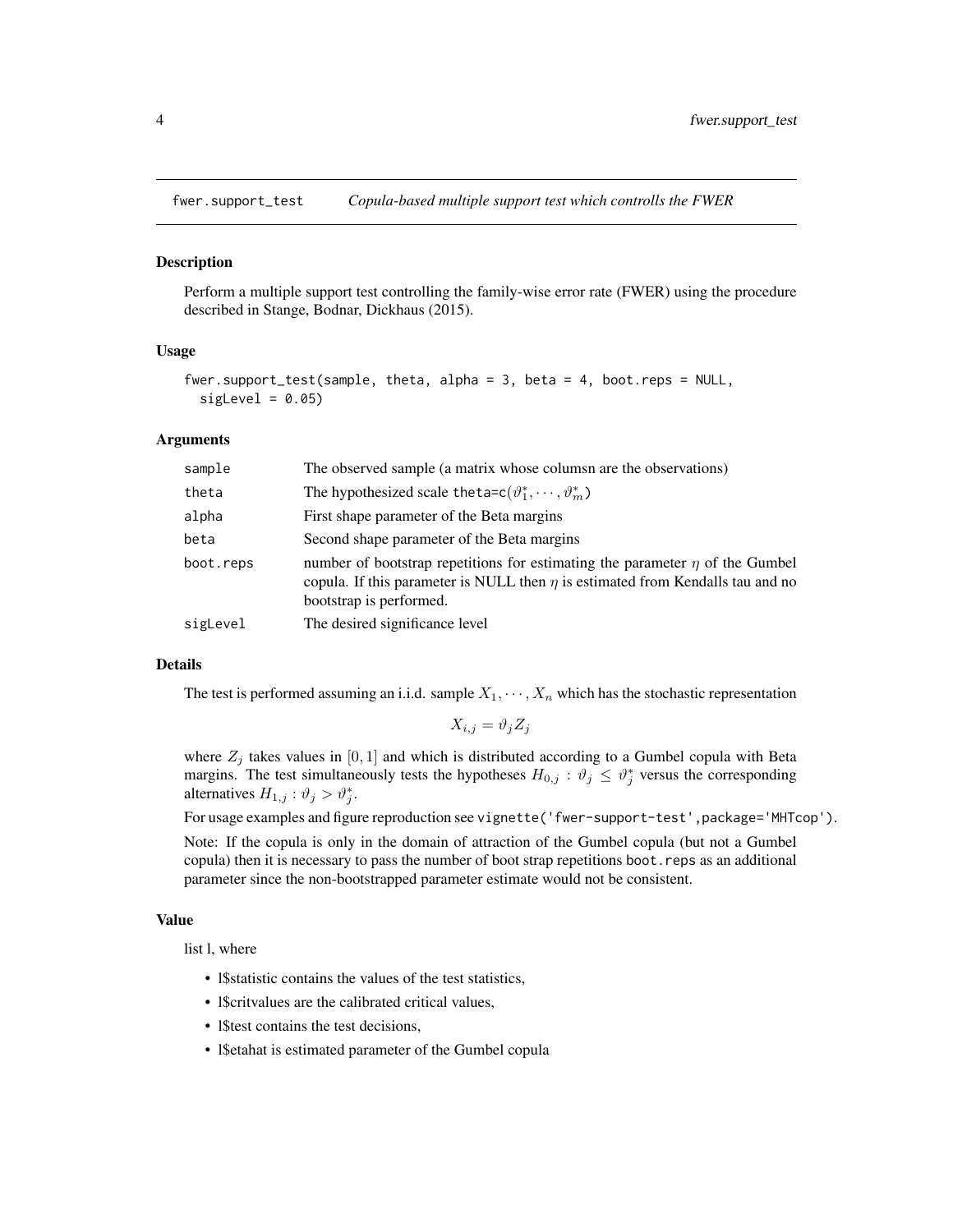#### <span id="page-4-0"></span>fwer.ztest 5

#### References

J. Stange, T. Bodnar and T. Dickhaus (2015). Uncertainty quantification for the family-wise error rate in multivariate copula models. *AStA Advances in Statistical Analysis* 99.3 (2015): 281-310.

| fwer.ztest | Copula-based multiple z-test which controlls the FWER |  |
|------------|-------------------------------------------------------|--|
|------------|-------------------------------------------------------|--|

#### Description

Perform a multiple (two-sided) z-test controlling the family-wise error rate (FWER) using the procedure described in Stange, Bodnar, Dickhaus (2015).

#### Usage

```
fwer.ztest(sample, mu, sigma = NULL, sigLevel = 0.05)
```
#### Arguments

| sample   | The observed sample                                                                                                    |
|----------|------------------------------------------------------------------------------------------------------------------------|
| mu       | The mean $\mu^*$                                                                                                       |
| sigma    | The estimated covariance matrix (the copula parameter). If it is omitted it will<br>be estimated from an $AR(1)$ model |
| sigLevel | The desired significance level                                                                                         |

### Details

Let  $X_1, \dots, X_n$  denote an i.i.d. sample with values in  $\mathbb{R}^m$ . Furthermore let  $\mu_j = \mathbb{E}[X_{1,j}]$  be the component-wise expectations. Then the multiple (two-sided) z-test simultaneously tests the hypotheses  $H_{0,j}$ :  $\mu_j = \mu_j^*$  versus the corresponding alternatives  $H_{1,j}$ :  $\mu_j \neq \mu_j^*$ .

For usage examples and figure reproduction see vignette('fwer-ztest',package='MHTcop').

Note: If the parameter sigma is passed it needs to be a consistent estimate of the covariance matrix of  $X_1$ .

#### Value

list l, where

- l\$statistic contains the values of the test statistics,
- l\$critvalues are the calibrated critical values,
- l\$test contains the test decisions,
- l\$etahat is estimated parameter of the Gumbel copula

#### References

J. Stange, T. Bodnar and T. Dickhaus (2015). Uncertainty quantification for the family-wise error rate in multivariate copula models. *AStA Advances in Statistical Analysis* 99.3 (2015): 281-310.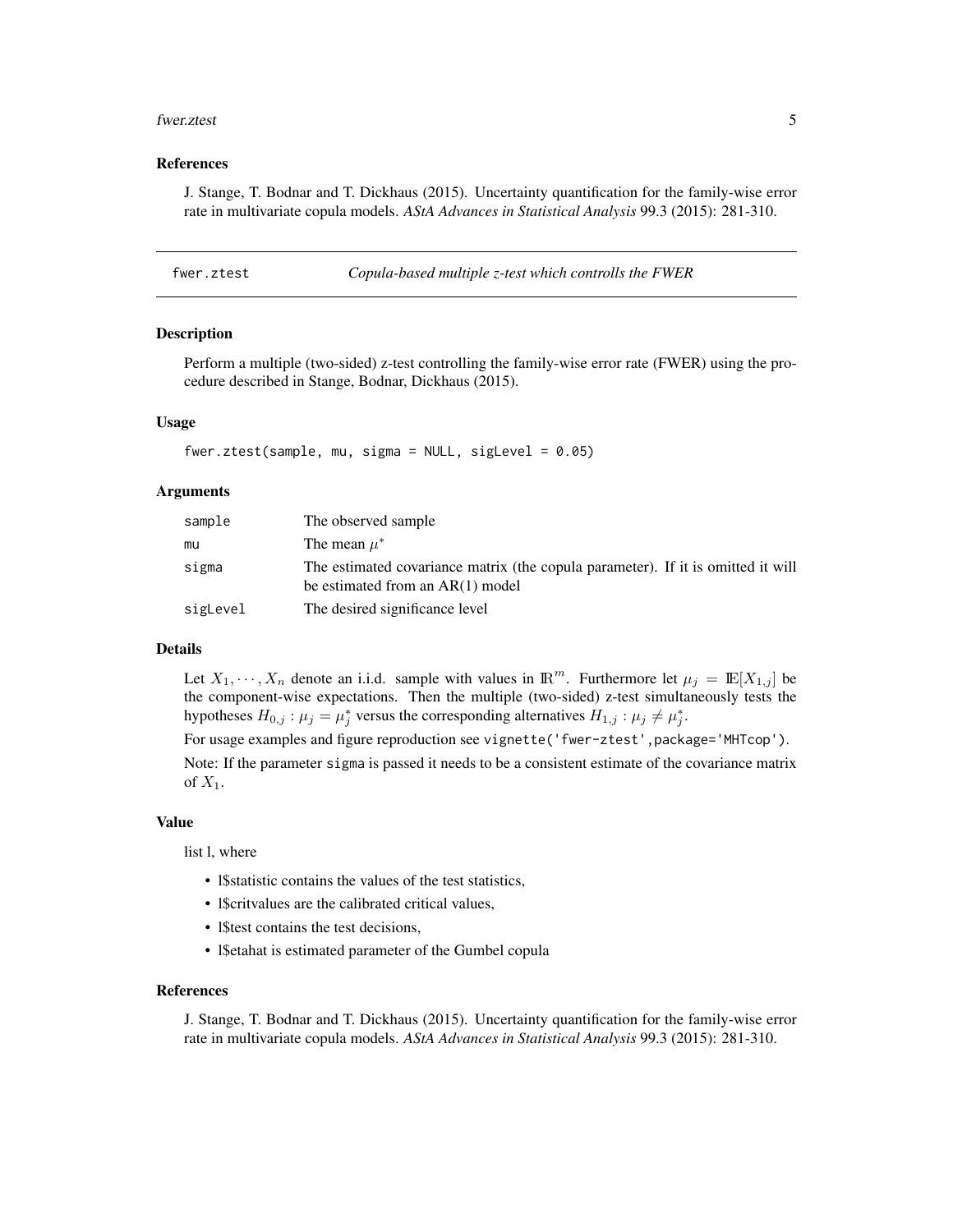<span id="page-5-0"></span>

sample.discrete generates a sample of size n given its density function df

*copula's generator*

### Usage

sample.discrete(df, n)

### Arguments

| df       | The density function - It is assumed that the support is a subset of the natural<br>numbers |
|----------|---------------------------------------------------------------------------------------------|
| n        | The desired sample size.                                                                    |
| sample.Z | Generate a sample from the inverse Laplace-Stieltjes transform of a                         |

### Description

sample.Z generates a sample of size n from the inverse Laplace-Stieltjes transform of the generator of the copula cop. For further details see <https://doi.org/10.1016/j.csda.2008.05.019> (especially table 1).

#### Usage

sample.Z(cop, n)

#### Arguments

| cop | The copula               |
|-----|--------------------------|
| n   | The desired sample size. |